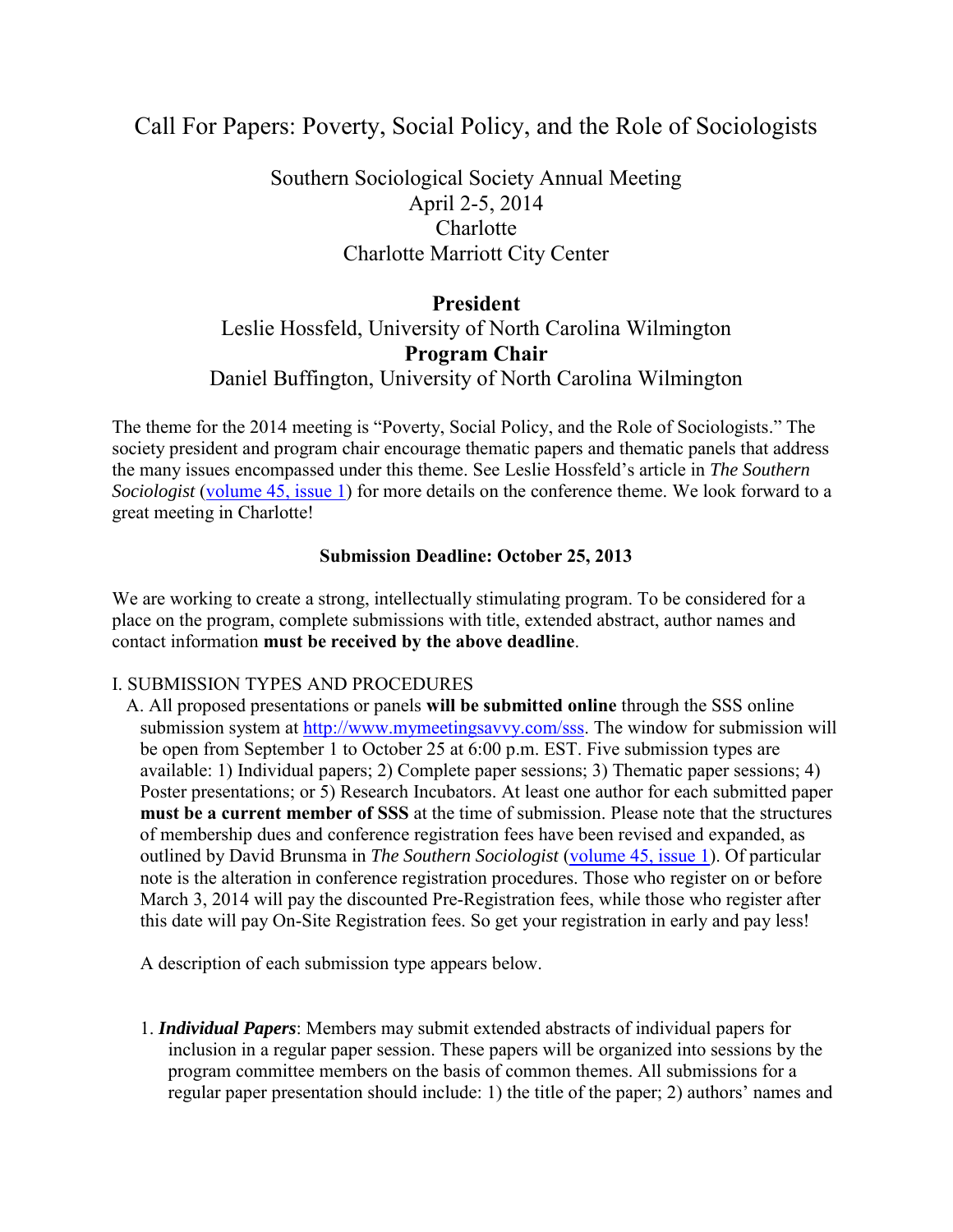affiliations and contact information for each author; and 3) an extended abstract. Extended abstracts should be approximately 450-550 words and must include the following sections:

- Objectives and theoretical framework
- Methods and data sources
- Findings

We understand that theoretical and methodological papers may include other information in lieu of methods and findings. Individual paper submissions will be assigned to either a regular paper session or a roundtable, per the discretion of the program committee. Submitters have the option of opting out of having a paper forwarded to a roundtable.

- 2. *Complete Paper Sessions*: Members may submit proposals for complete sessions. These sessions may take the form of paper presentations that follow a single theme, featured panel discussions of a timely topic, sessions that honor a colleague, author-meets-critics sessions, etc. Generally, complete sessions should contain four presenters (e.g., 4 authors, 3 authors and 1 discussant, 1 book author and 3 critics, and so on). The following information must be provided in the online system for *complete paper sessions*: 1) a suggested title for the panel; 2) the titles of each paper/presentation; 3) extended abstracts (see guidelines above) for each paper/presentation; 4) names, affiliations, and contact information for each author, critic, panelist, discussant, etc. An individual whose paper is part of a complete paper session will not need to submit that paper separately.
- 3. *Thematic Paper Sessions*: We encourage members to submit proposals for thematic paper sessions. Thematic sessions typically are identical in structure to complete paper sessions, but they are organized around a topic that fits closely with the theme of the 2014 conference: "Poverty, Social Policy, and the Role of Sociologists." The following information must be provided in the online system for *thematic paper sessions*: 1) a suggested title for the panel; 2) the titles of each paper/presentation; 3) extended abstracts for each paper/presentation (see guidelines above); 4) names, affiliations, and contact information for each author, critic, panelist, discussant, etc. An individual whose paper is part of a complete paper session will not need to submit that paper separately.
- 4. *Poster Presentations*: Members may submit abstracts for papers to be included in the poster session. Poster presentation submissions must include the name, affiliation, and contact information for all authors, as well as a title and brief abstract of the work to be presented. Posters should display data, policy analysis, or theoretical work in a visually appealing format that stimulates interaction with poster session attendees.
- 5. *Research Incubator Submissions:* Research incubators are designed as an opportunity for graduate students and junior faculty to receive focused feedback on an advanced research proposal or early project from a more senior faculty member. Authors are asked to designate that they are interested in participating in a research incubator session, then submit an extended abstract (see guidelines above). The research incubator sessions will